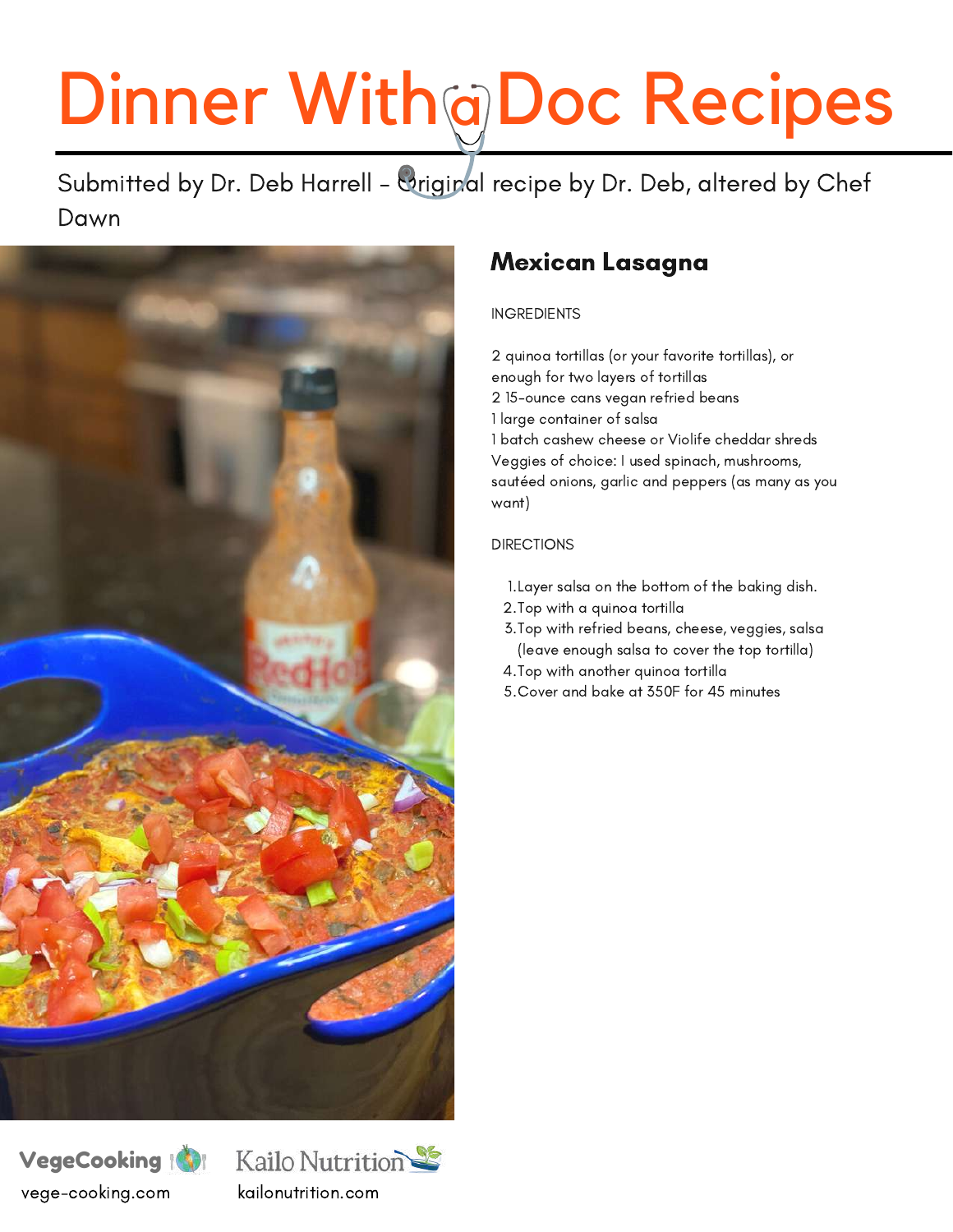# Dinner With a Doc Recipes

Submitted by Megan Weigel, APRN - Majorly adapted from "The Self-Care Cookbook" by Gemma Ogston







## HEARTY ASIAN PASTA

### INGREDIENTS

 lb butternut squash, but into 1 inch cubes medium white or sweet onion Shitakes, chopped Bok choy, chopped cups chopped fresh spinach oz pasta (We use gluten free in my house) 3-5 garlic cloves according to your taste tbsp EVOO tbsp tamari tbsp rice vinegar tbsp chili garlic paste tbsp almond butter Sea salt and fresh ground pepper Juice of 2 Limes cup sliced almonds, toasted

#### **DIRECTIONS**

- 1.Preheat oven to 400. Line a roasting pan with parchment paper and roast butternut squash for 25 min or until soft
- While squash is in the oven, cook pasta 2. according to package instructions and drain.
- 3. In a large skillet, sauté the garlic and onion in olive oil. Add in bok choy, spinach, and shitakes and cook until wilted.
- 4.In a small bowl, mix the tamari, chili paste, rice vinegar and almond butter
- Add butternut squash to large skillet. 5.
- 6. Add sauce to skillet. Sprinkle with salt and pepper, and mix well. Add lime juice and mix again.
- 7. Serve over pasta. Sprinkle toasted almonds on top.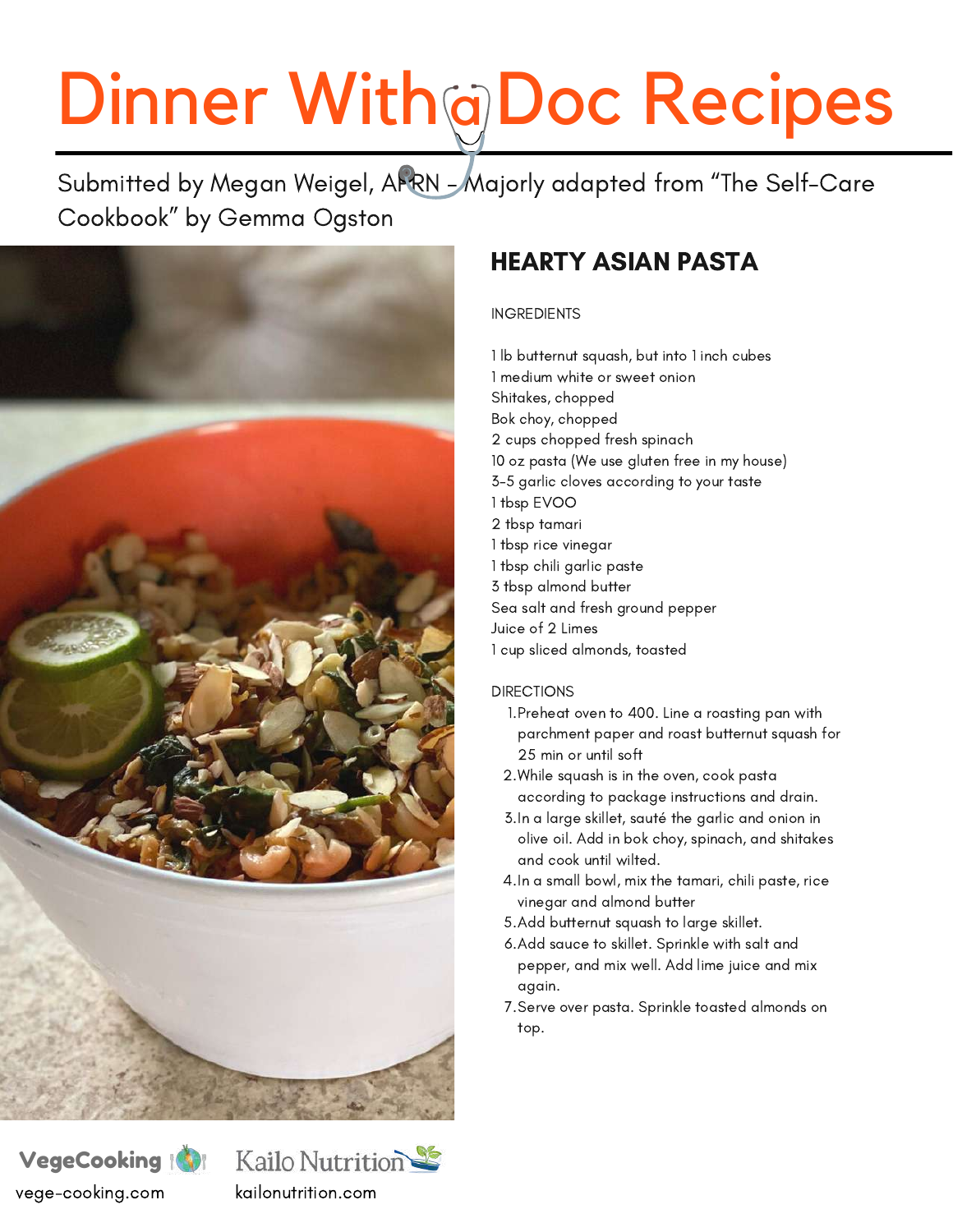# Dinner With@Doc Recipes

Submitted by Dr. Lindsey Merritt - Original Recipe by Wanderlust Kitchen







### Tuscan White Bean Skillet

### INGREDIENTS

2 tablespoons extra virgin olive oil - divided 8 ounces brown mushrooms - sliced 1 1/2 cups diced yellow onion - about 1 large onion 3 cloves garlic - minced 2/3 cup drained and chopped oil-packed sun dried tomatoes 2 14.5 ounce cans fire-roasted diced tomatoes 2 14.5 ounce cans drained and rinsed Cannelini beans 14.5- ounce can quartered artichoke hearts - rinsed 1/2 teaspoon kosher salt 1/2 teaspoon black pepper 1 teaspoon dried oregano 1/2 teaspoon dried thyme 1 teaspoon sugar Parsley for garnish

### **INSTRUCTIONS**

- Heat one tablespoon of the oil in a 10-inch or 12- 1. inch cast iron skillet set over medium-high heat until shimmering. Working in batches, add the mushrooms to the pan in a single layer. Brown for 1 to 2 minutes per side; transfer to a bowl and repeat with remaining mushrooms.
- Add the remaining tablespoon of oil to the pan; 2. add the onions and sauté until lightly browned, about 3 minutes. Add the garlic and sun-dried tomatoes and cook until fragrant and softened, another 2 minutes.
- Add the diced tomatoes to the pan, along with 3. the beans, artichoke hearts, salt, pepper, oregano, thyme, and sugar. Cover the pan and turn the heat down to medium. Let cook for about 10 minutes, until hot. Return the mushrooms to the pan and cook for another minute or two to warm them up. Garnish with chopped parsley and serve with plenty of crusty bread.